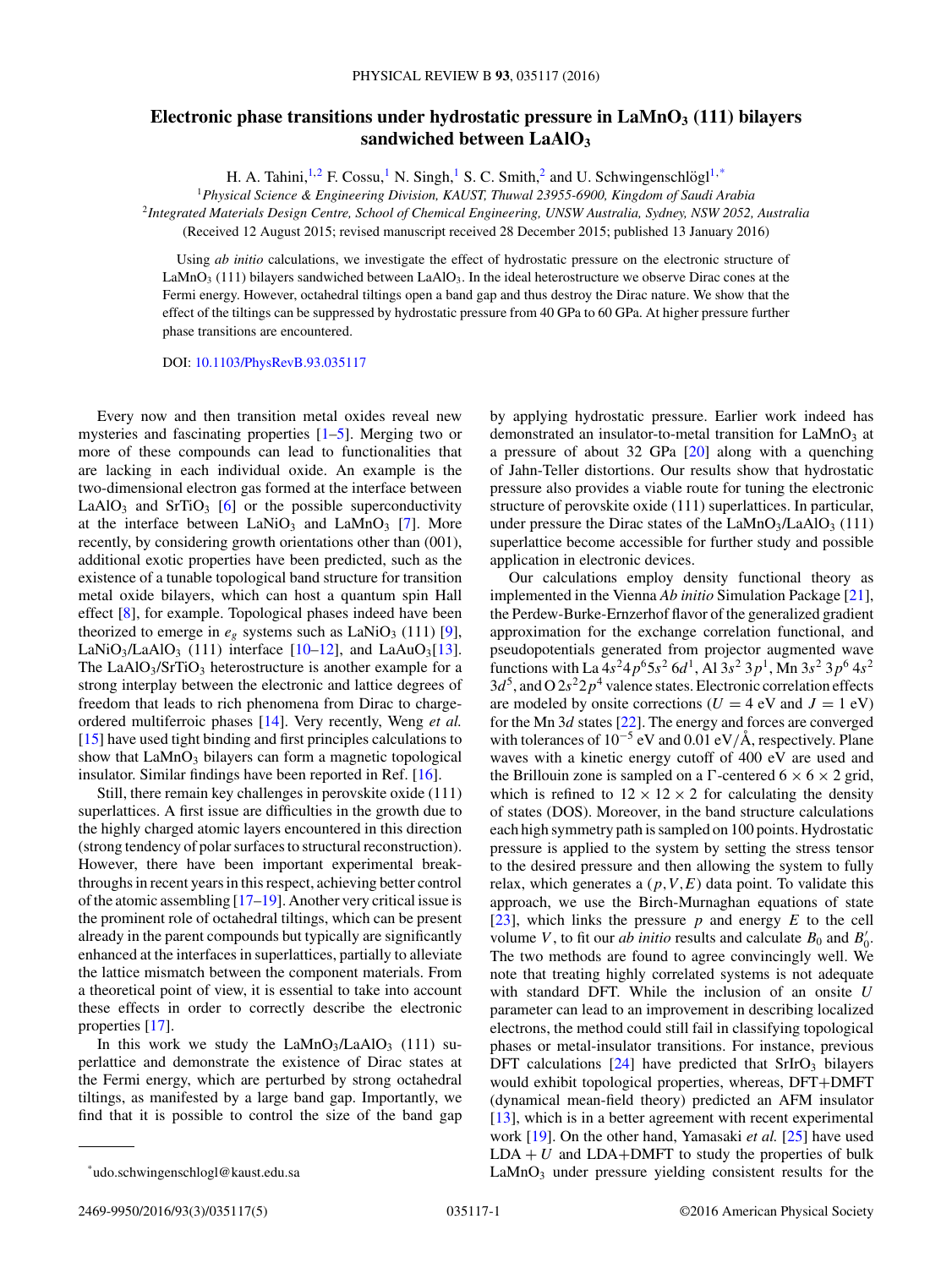<span id="page-1-0"></span>

FIG. 1. (a) Structure at ambient pressure without (top) and with (bottom) octahedral tiltings. (b) Corresponding band structures. Red (solid) lines represent the superlattice without tiltings and green (dashed) lines that with tiltings. Only the spin-up bands are shown.

two methods. This is due to the robustness of the magnetic ordering in Mn-based systems which enables  $DFT + U$  to reasonably describe the electronic and magnetic evolution with pressure.

Figure 1 shows for the superlattice without tiltings of the O octahedra Dirac states close to the Fermi energy at the  $K$  and  $K'$  points. However, it turns out that this structure has not the lowest energy. By allowing structural relaxation, octahedral tiltings develop and the energy is lowered by 0.45 eV per formula unit. The resulting low energy structure is semiconducting with a band gap of about 0.5 eV and should be observed experimentally rather than the Dirac states. Middey and coworkers recently have succeeded in growing LaNiO<sub>3</sub>/LaAlO<sub>3</sub> (111) superlattices [\[17\]](#page-3-0). However, contrary to theoretical predictions of a metallic behavior  $[11,12]$ , they found an insulating phase. The importance of structural relaxations for the opening of a band gap has been stressed by the authors of Ref. [\[26\]](#page-3-0). In order to tune the electronic states, in particular the band gap and dispersion near the Fermi energy, hydrostatic pressure can be an efficient tool, as has been shown previously for comparable systems; see, for example, Refs. [\[27–29\]](#page-3-0). Hydrostatic pressure is also known to straighten the metal-O-metal bonds in perovskite oxides and alleviate octahedral tiltings [\[30\]](#page-3-0).

We obtain superlattice parameters of  $a, b = 5.41$  Å and  $c = 13.33$  Å, which lie between the values of bulk  $LaMnO<sub>3</sub>$ and LaAlO<sub>3</sub>, as shown in Table I. The  $c/a$  ratio of 2.46 under ambient pressure drops slightly to 2.45 at 100 GPa and thus remains close to the ideal value of  $\sqrt{6}$ . At 0 GPa the Mn-O-Mn angles are close to  $160°$  [see Fig. 2(a)]. Under pressure they increase (179◦ at 100 GPa) to yield almost linear Mn-O-Mn bonds. Neighboring O octahedra are tilted out of phase reminiscent of the *a*−*a*−*a*<sup>−</sup> pattern of the

TABLE I. Lattice parameters and band gap of the superlattice at ambient pressure. The corresponding properties of the parent compounds are given for comparison.

|                    | a,b(A)    | $c(\AA)$   | $V_0(\AA)$ | $E_{g}$ (eV) |
|--------------------|-----------|------------|------------|--------------|
| Superlattice       | 5.41      | 13.33      | 337        | 0.5          |
| LaMnO <sub>3</sub> | 5.52 [31] | 13.32 [31] | 352 [31]   | $1.7$ [32]   |
| LaAlO <sub>3</sub> | 5.37 [33] | 13.14 [33] | 328 [33]   | 5.6 $[34]$   |



FIG. 2. (a) Octahedral tilting and (b) Jahn-Teller distortion as functions of the hydrostatic pressure.

bulk compounds with  $R\bar{3}c$  symmetry. However, the tilting is characterized by different magnitudes for the  $MnO<sub>6</sub>$  and  $AIO<sub>6</sub> octahedra, which can be attributed to their different$ sizes. We observe also a quenching of the Jahn-Teller distortion [see Fig.  $2(b)$ ], as quantified by the  $Q_2$  and  $Q_3$ parameters [\[35\]](#page-4-0). Both parameters change significantly up to a pressure of 40 GPa and then remain almost constant up to about 70 GPa. At higher pressure the Jahn-Teller distortion disappears.

All Mn magnetic moments are the same and we find no charge disproportionation in the considered pressure range, in contrast to bulk LaMnO<sub>3</sub> [\[36\]](#page-4-0). Being also an  $e_g^1$  system, the  $LaNiO<sub>3</sub>/LaAlO<sub>3</sub> superlattice likewise is predicted to exhibit$ charge disproportionation with breathing distortions of the  $NiO<sub>6</sub>$  octahedra [\[26\]](#page-3-0). Examining the local environments of the Mn atoms in our case, we find that under ambient pressure the average Mn-O bond length is  $1.98 \text{ Å}$  and the volume of the O octahedron is 10.3  $\AA^3$ . Figure [3\(a\)](#page-2-0) shows the variation in the Mn magnetic moments with pressure. At 0 GPa we obtain 3.6  $\mu_B$ , which remains fairly constant up to 80 GPa (i.e., 78% of the original volume). The exhibited ferromagnetism is at variance with the properties of bulk  $\text{LaMnO}_3$ , which is an A-type antiferromagnet (FM−AFMA ∼ 0*.*08 eV per Mn ion). This ferromagnetic ordering can be explained based on the observed orbital ordering [see Fig.  $3(c)$ ], since the orbitals  $d_{3x^2-r^2}$  and  $d_{3y^2-r^2}$  can be assigned to Mn1 and Mn2, respectively. This gives rise to a situation analogous to undoped  $\text{LaMnO}_3$ , where in-plane ferromagnetism is obtained on the basis of cooperative Jahn Teller distortions [\[37\]](#page-4-0) (hopping between nonoverlapping O *p* and Mn2 *d* orbitals is negligible according to a Slater-Koster integral evaluation [\[38\]](#page-4-0)). Calculations with a  $2 \times 1 \times 1$  supercell containing two Mn ions per layer also have been performed to test for various antiferromagnetic orderings. We find that ferromagnetism at 0 GPa is lower in energy than A-, C-, and G-type antiferromagnetism by 0.23 eV, 0.25 eV, and 0.21 eV per Mn ion, respectively. The preference for ferromagnetism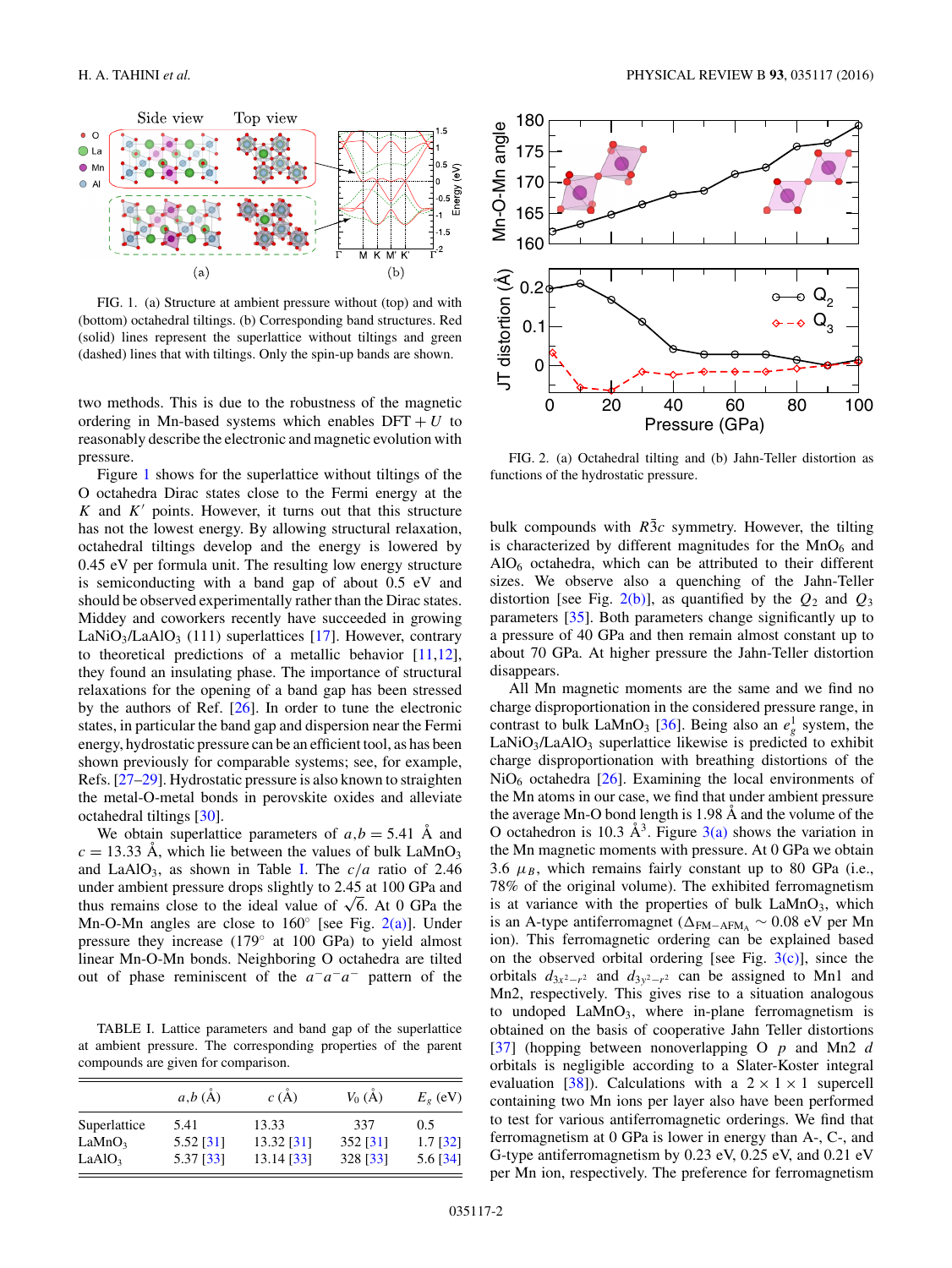<span id="page-2-0"></span>

FIG. 3. (a) Mn magnetic moment and (b) occupation of the  $d_{3z^2-r^2}$ and  $d_{x^2-y^2}$  orbitals as functions of the hydrostatic pressure. (c) Slice through the charge density of the Mn occupied bands showing an orbitally ordered pattern. Interactions are mediated by O, giving rise to a ferromagnetic coupling.

persists under pressure but the energy difference to antiferromagnetism decreases (Δ<sub>FM−AFMG</sub> ~ 0.10 eV per Mn ion at 40 GPa).

For pressure beyond 80 GPa, the magnetic moments drop to 1.7  $\mu_B$ , reflecting a transition from a high  $(t_{2g}^3 e_g^1)$  to a low  $(t_{2g}^4 e_g^0)$  spin state. The same behavior has been predicted for bulk LaMnO<sub>3</sub> [\[39\]](#page-4-0). Both in bulk LaMnO<sub>3</sub> and in our case the magnetic moments start to collapse as the Mn-O-Mn angles approach 180◦ and the Jahn-Teller distortion is quenched.

The Jahn-Teller distortion lifts the degeneracy of the *d*3*z*2−*r*<sup>2</sup> and  $d_{x^2-y^2}$  states. More specifically, the calculated orbital



FIG. 5. Density of states. (a) 0 GPa without octahedral tilting, (b) 0 GPa with octahedral tilting, (c) 20 GPa, and (d) 40 GPa.

occupancies in Fig. 3(b) indicate a preference to fill the  $d_{3z^2-r^2}$ states at low pressure when the Jahn-Teller distortion is most pronounced. At 0 GPa the orbital polarization [\[40\]](#page-4-0),

$$
\mathcal{P} = (n_{3z^2-r^2} - n_{x^2-y^2})/(n_{3z^2-r^2} + n_{x^2-y^2}), \tag{1}
$$

is 34%. As the pressure increases the  $d_{3x^2-r^2}/d_{3y^2-r^2}$  occupancy begins to drop and at the same time the  $d_{x^2-y^2}$  occupancy grows, until degeneracy is restored near 80 GPa. With the transition from high to low spin both orbitals become empty at higher pressure.

To shed additional light on the electronic properties, we show in Fig. 4 band structures along the path  $\Gamma$ -M-K-M'-K'- $\Gamma$ . This choice allows us to elucidate effects of the tetragonal Jahn-Teller distortion, which lifts the equivalency of the M and  $M'$  (K and K') points. At 0 GPa and without octahedral tiltings [see Fig.  $1(b)$ ], the bands show a dispersion of about 0.8 eV along the path M-K-M'-K', reflecting covalent bonding. Tiltings result in a significant reduction of the dispersion to about 0.4 eV along with the disappearance of the Dirac cones at the K and  $K'$  points. This situation persists up to 20 GPa, where the main features of the 0-GPa band structure are recovered, except for a smaller band gap of about 0.2 eV.

Fundamental changes are encountered as the pressure is increased to 40 GPa  $(V/V_0 = 0.87)$ , which is the point where the



FIG. 4. Band structure evolution with pressure. The green (solid) and blue (dashed) lines represent spin-up and spin-down, respectively.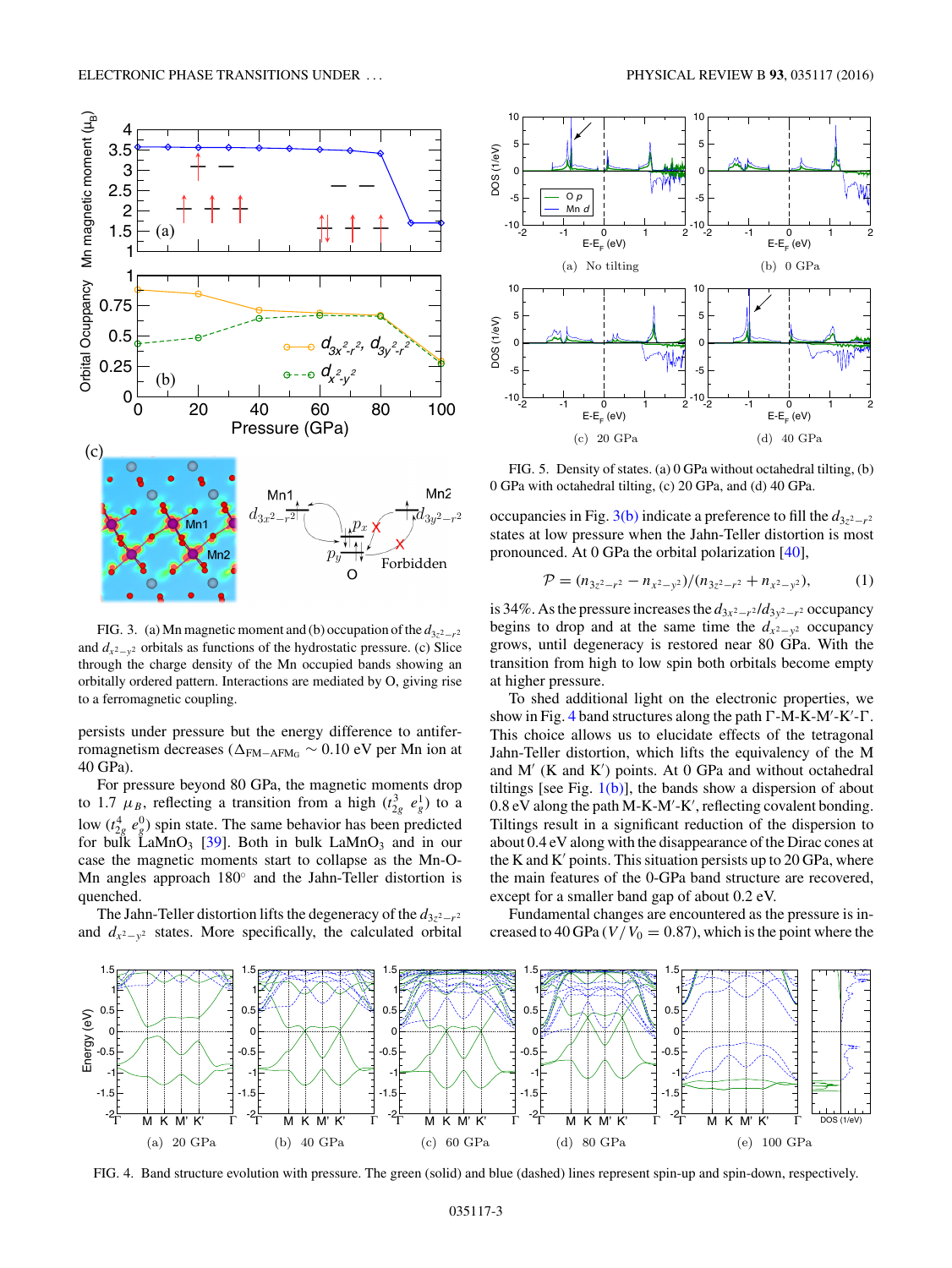<span id="page-3-0"></span>Jahn-Teller distortion is largely suppressed [see Fig. [2\(b\)\]](#page-1-0). The results resemble the 0-GPa band structure without octahedral tiltings. However, due to the broken inversion symmetry, small band gaps of different size open at the K and K' points  $(10 \,\mathrm{meV})$ and 50 meV, respectively). At 60 GPa the band structure remains qualitatively unchanged even though the volume has shrunk to 82% of the original value. This is expected from Fig. [2\(b\)](#page-1-0) as the Jahn-Teller distortion remains essentially constant for volumes in this range. A metallic behavior emerges at 80 GPa due to almost rigid shifts of bands below and above the Fermi energy. Because the Dirac cones are no longer pinned to the Fermi energy, no special behavior of the material is expected. When we approach 100 GPa the band structure reflects a transition from high to low spin, as manifested by the Mn magnetic moments. The dispersing *eg* band vanishes and two bands appear that correspond to the electrons transferred to the spin-down channel.

The above discussion indicates that the absence of octahedral tiltings by itself is not sufficient to establish a linear dispersion. Even at 40 GPa (onset of the Dirac states) the Mn-O-Mn angle is 167◦. In general, an angle approaching 180◦ implies an enhanced overlap between the Mn 3*d* and O 2 $p$  orbitals. This can be seen in Fig.  $5(a)$ , as the occupied states in the vicinity of the Fermi energy are strongly hybridized (indicated by an arrow). Remarkably, at 40 GPa the same kind of hybridization of the Mn 3*d* and O 2*p* states is observed [see Fig.  $5(d)$ ], but neither at 0 GPa with octahedral tiltings nor at 20 GPa.

In conclusion, we have studied the electronic structure of  $LaMnO<sub>3</sub>$  bilayers sandwiched between  $LaAlO<sub>3</sub>$ . The buckled honeycomb structure of  $LaMnO<sub>3</sub>$  generates Dirac states that can be tuned by the application of pressure. A series of electronic transitions is predicted including both insulating and metallic phases. This intimate interplay between the lattice and electronic degrees of freedom together with the specific geometry of perovskite oxide (111) bilayers and a multitude of possible ionic combinations opens an unprecedented playground in the field of Dirac systems.

F.C. would like to thank Dr Yaroslav Kvashnin for useful discussions. Research reported in this publication was supported by the King Abdullah University of Science and Technology (KAUST). Additional support was provided by the Pawsey Supercomputing Centre with funding from the Australian Government and the Government of Western Australia.

- [1] H. Hwang, Y. Iwasa, M. Kawasaki, B. Keimer, N. Nagaosa, and Y. Tokura, [Nat. Mater.](http://dx.doi.org/10.1038/nmat3223) **[11](http://dx.doi.org/10.1038/nmat3223)**, [103](http://dx.doi.org/10.1038/nmat3223) [\(2012\)](http://dx.doi.org/10.1038/nmat3223).
- [2] J. Chakhalian, A. Millis, and J. Rondinelli, [Nat. Mater.](http://dx.doi.org/10.1038/nmat3225) **[11](http://dx.doi.org/10.1038/nmat3225)**, [92](http://dx.doi.org/10.1038/nmat3225) [\(2012\)](http://dx.doi.org/10.1038/nmat3225).
- [3] P. Yu, Y.-H. Chu, and R. Ramesh, [Materials Today](http://dx.doi.org/10.1016/S1369-7021(12)70137-2) **[15](http://dx.doi.org/10.1016/S1369-7021(12)70137-2)**, [320](http://dx.doi.org/10.1016/S1369-7021(12)70137-2) [\(2012\)](http://dx.doi.org/10.1016/S1369-7021(12)70137-2).
- [4] F. M. Granozio, G. Koster, and G. Rijnders, [MRS Bull.](http://dx.doi.org/10.1557/mrs.2013.282) **[38](http://dx.doi.org/10.1557/mrs.2013.282)**, [1017](http://dx.doi.org/10.1557/mrs.2013.282) [\(2013\)](http://dx.doi.org/10.1557/mrs.2013.282).
- [5] L. Bjaalie, B. Himmetoglu, L. Weston, A. Janotti, and C. G. Van de Walle, [New J. Phys.](http://dx.doi.org/10.1088/1367-2630/16/2/025005) **[16](http://dx.doi.org/10.1088/1367-2630/16/2/025005)**, [025005](http://dx.doi.org/10.1088/1367-2630/16/2/025005) [\(2014\)](http://dx.doi.org/10.1088/1367-2630/16/2/025005).
- [6] A. Ohtomo and H. Hwang, [Nature \(London\)](http://dx.doi.org/10.1038/nature02308) **[427](http://dx.doi.org/10.1038/nature02308)**, [423](http://dx.doi.org/10.1038/nature02308) [\(2004\)](http://dx.doi.org/10.1038/nature02308).
- [7] J. C. V. Chaloupka and G. Khaliullin, [Phys. Rev. Lett.](http://dx.doi.org/10.1103/PhysRevLett.100.016404) **[100](http://dx.doi.org/10.1103/PhysRevLett.100.016404)**, [016404](http://dx.doi.org/10.1103/PhysRevLett.100.016404) [\(2008\)](http://dx.doi.org/10.1103/PhysRevLett.100.016404).
- [8] [D. Xiao, W. Zhu, Y. Ran, N. Nagaosa, and S. Okamoto,](http://dx.doi.org/10.1038/ncomms1602) Nat. Commun. **[2](http://dx.doi.org/10.1038/ncomms1602)**, [596](http://dx.doi.org/10.1038/ncomms1602) [\(2011\)](http://dx.doi.org/10.1038/ncomms1602).
- [9] K.-Y. Yang, W. Zhu, D. Xiao, S. Okamoto, Z. Wang, and Y. Ran, [Phys. Rev. B](http://dx.doi.org/10.1103/PhysRevB.84.201104) **[84](http://dx.doi.org/10.1103/PhysRevB.84.201104)**, [201104](http://dx.doi.org/10.1103/PhysRevB.84.201104) [\(2011\)](http://dx.doi.org/10.1103/PhysRevB.84.201104).
- [10] A. Ruegg and G. A. Fiete, *[Phys. Rev. B](http://dx.doi.org/10.1103/PhysRevB.84.201103)* **[84](http://dx.doi.org/10.1103/PhysRevB.84.201103)**, [201103](http://dx.doi.org/10.1103/PhysRevB.84.201103) [\(2011\)](http://dx.doi.org/10.1103/PhysRevB.84.201103).
- [11] A. Rüegg, C. Mitra, A. A. Demkov, and G. A. Fiete, *Phys. Rev.* B **[85](http://dx.doi.org/10.1103/PhysRevB.85.245131)**, [245131](http://dx.doi.org/10.1103/PhysRevB.85.245131) [\(2012\)](http://dx.doi.org/10.1103/PhysRevB.85.245131).
- [12] A. Rüegg, C. Mitra, A. A. Demkov, and G. A. Fiete, *Phys. Rev.* B **[88](http://dx.doi.org/10.1103/PhysRevB.88.115146)**, [115146](http://dx.doi.org/10.1103/PhysRevB.88.115146) [\(2013\)](http://dx.doi.org/10.1103/PhysRevB.88.115146).
- [13] S. Okamoto, W. Zhu, Y. Nomura, R. Arita, D. Xiao, and N. Nagaosa, [Phys. Rev. B](http://dx.doi.org/10.1103/PhysRevB.89.195121) **[89](http://dx.doi.org/10.1103/PhysRevB.89.195121)**, [195121](http://dx.doi.org/10.1103/PhysRevB.89.195121) [\(2014\)](http://dx.doi.org/10.1103/PhysRevB.89.195121).
- [14] D. Doennig, W. E. Pickett, and R. Pentcheva, *[Phys. Rev. Lett.](http://dx.doi.org/10.1103/PhysRevLett.111.126804)* **[111](http://dx.doi.org/10.1103/PhysRevLett.111.126804)**, [126804](http://dx.doi.org/10.1103/PhysRevLett.111.126804) [\(2013\)](http://dx.doi.org/10.1103/PhysRevLett.111.126804).
- [15] Y. Weng, X. Huang, Y. Yao, and S. Dong, [Phys. Rev. B](http://dx.doi.org/10.1103/PhysRevB.92.195114) **[92](http://dx.doi.org/10.1103/PhysRevB.92.195114)**, [195114](http://dx.doi.org/10.1103/PhysRevB.92.195114) [\(2015\)](http://dx.doi.org/10.1103/PhysRevB.92.195114).
- [16] D. Doennig, S. Baidya, W. E. Pickett, and R. Pentcheva, [arXiv:1510.09177.](http://arxiv.org/abs/arXiv:1510.09177)
- [17] S. Middey, D. Meyers, M. Kareev, E. J. Moon, B. A. Gray, X. Liu, J. W. Freeland, and J. Chakhalian, [Appl. Phys. Lett.](http://dx.doi.org/10.1063/1.4773375) **[101](http://dx.doi.org/10.1063/1.4773375)**, [261602](http://dx.doi.org/10.1063/1.4773375) [\(2012\)](http://dx.doi.org/10.1063/1.4773375).
- [18] I. Hallsteinsen, J. E. Boschker, M. Nord, S. Lee, M. Rzchowski, P. E. Vullum, J. K. Grepstad, R. Holmestad, C. B. Eom, and T. Tybell, [J. Appl. Phys.](http://dx.doi.org/10.1063/1.4804312) **[113](http://dx.doi.org/10.1063/1.4804312)**, [183512](http://dx.doi.org/10.1063/1.4804312) [\(2013\)](http://dx.doi.org/10.1063/1.4804312).
- [19] D. Hirai, J. Matsuno, and H. Takagi, [APL Materials](http://dx.doi.org/10.1063/1.4913389) **[3](http://dx.doi.org/10.1063/1.4913389)**, [041508](http://dx.doi.org/10.1063/1.4913389) [\(2015\)](http://dx.doi.org/10.1063/1.4913389).
- [20] I. Loa, P. Adler, A. Grzechnik, K. Syassen, U. Schwarz, M. Hanfland, G. K. Rozenberg, P. Gorodetsky, and M. P. Pasternak, [Phys. Rev. Lett.](http://dx.doi.org/10.1103/PhysRevLett.87.125501) **[87](http://dx.doi.org/10.1103/PhysRevLett.87.125501)**, [125501](http://dx.doi.org/10.1103/PhysRevLett.87.125501) [\(2001\)](http://dx.doi.org/10.1103/PhysRevLett.87.125501).
- [21] G. Kresse and D. Joubert, [Phys. Rev. B](http://dx.doi.org/10.1103/PhysRevB.59.1758) **[59](http://dx.doi.org/10.1103/PhysRevB.59.1758)**, [1758](http://dx.doi.org/10.1103/PhysRevB.59.1758) [\(1999\)](http://dx.doi.org/10.1103/PhysRevB.59.1758).
- [22] A. I. Liechtenstein, V. I. Anisimov, and J. Zaanen, *[Phys. Rev. B](http://dx.doi.org/10.1103/PhysRevB.52.R5467)* **[52](http://dx.doi.org/10.1103/PhysRevB.52.R5467)**, [R5467](http://dx.doi.org/10.1103/PhysRevB.52.R5467) [\(1995\)](http://dx.doi.org/10.1103/PhysRevB.52.R5467).
- [23] F. Birch, [Phys. Rev.](http://dx.doi.org/10.1103/PhysRev.71.809) **[71](http://dx.doi.org/10.1103/PhysRev.71.809)**, [809](http://dx.doi.org/10.1103/PhysRev.71.809) [\(1947\)](http://dx.doi.org/10.1103/PhysRev.71.809).
- [24] J. L. Lado, V. Pardo, and D. Baldomir, [Phys. Rev. B](http://dx.doi.org/10.1103/PhysRevB.88.155119) **[88](http://dx.doi.org/10.1103/PhysRevB.88.155119)**, [155119](http://dx.doi.org/10.1103/PhysRevB.88.155119) [\(2013\)](http://dx.doi.org/10.1103/PhysRevB.88.155119).
- [25] A. Yamasaki, M. Feldbacher, Y.-F. Yang, O. K. Andersen, and K. Held, [Phys. Rev. Lett.](http://dx.doi.org/10.1103/PhysRevLett.96.166401) **[96](http://dx.doi.org/10.1103/PhysRevLett.96.166401)**, [166401](http://dx.doi.org/10.1103/PhysRevLett.96.166401) [\(2006\)](http://dx.doi.org/10.1103/PhysRevLett.96.166401).
- [26] D. Doennig, W. E. Pickett, and R. Pentcheva, [Phys. Rev. B](http://dx.doi.org/10.1103/PhysRevB.89.121110) **[89](http://dx.doi.org/10.1103/PhysRevB.89.121110)**, [121110](http://dx.doi.org/10.1103/PhysRevB.89.121110) [\(2014\)](http://dx.doi.org/10.1103/PhysRevB.89.121110).
- [27] V. Laukhin, J. Fontcuberta, J. L. García-Muñoz, and X. Obradors, [Phys. Rev. B](http://dx.doi.org/10.1103/PhysRevB.56.R10009) **[56](http://dx.doi.org/10.1103/PhysRevB.56.R10009)**, [R10009](http://dx.doi.org/10.1103/PhysRevB.56.R10009) [\(1997\)](http://dx.doi.org/10.1103/PhysRevB.56.R10009).
- [28] R. Søndenå, P. Ravindran, S. Stølen, T. Grande, and M. Hanfland, [Phys. Rev. B](http://dx.doi.org/10.1103/PhysRevB.74.144102) **[74](http://dx.doi.org/10.1103/PhysRevB.74.144102)**, [144102](http://dx.doi.org/10.1103/PhysRevB.74.144102) [\(2006\)](http://dx.doi.org/10.1103/PhysRevB.74.144102).
- [29] [H. J. Zhao, X. Q. Liu, X. M. Chen, and L. Bellaiche,](http://dx.doi.org/10.1103/PhysRevB.90.195147) *Phys. Rev.* B **[90](http://dx.doi.org/10.1103/PhysRevB.90.195147)**, [195147](http://dx.doi.org/10.1103/PhysRevB.90.195147) [\(2014\)](http://dx.doi.org/10.1103/PhysRevB.90.195147).
- [30] B. Magyari-Köpe, L. Vitos, B. Johansson, and J. Kollár, *Phys.* Rev. B **[66](http://dx.doi.org/10.1103/PhysRevB.66.092103)**, [092103](http://dx.doi.org/10.1103/PhysRevB.66.092103) [\(2002\)](http://dx.doi.org/10.1103/PhysRevB.66.092103).
- [31] Q. Huang, A. Santoro, J. W. Lynn, R. W. Erwin, J. A. Borchers, J. L. Peng, and R. L. Greene, [Phys. Rev. B](http://dx.doi.org/10.1103/PhysRevB.55.14987) **[55](http://dx.doi.org/10.1103/PhysRevB.55.14987)**, [14987](http://dx.doi.org/10.1103/PhysRevB.55.14987) [\(1997\)](http://dx.doi.org/10.1103/PhysRevB.55.14987).
- [32] T. Saitoh, A. E. Bocquet, T. Mizokawa, H. Namatame, A. [Fujimori, M. Abbate, Y. Takeda, and M. Takano,](http://dx.doi.org/10.1103/PhysRevB.51.13942) Phys. Rev. B **[51](http://dx.doi.org/10.1103/PhysRevB.51.13942)**, [13942](http://dx.doi.org/10.1103/PhysRevB.51.13942) [\(1995\)](http://dx.doi.org/10.1103/PhysRevB.51.13942).
- [33] X. Luo and B. Wang, [J. Appl. Phys.](http://dx.doi.org/10.1063/1.2990068) **[104](http://dx.doi.org/10.1063/1.2990068)**, [073518](http://dx.doi.org/10.1063/1.2990068) [\(2008\)](http://dx.doi.org/10.1063/1.2990068).